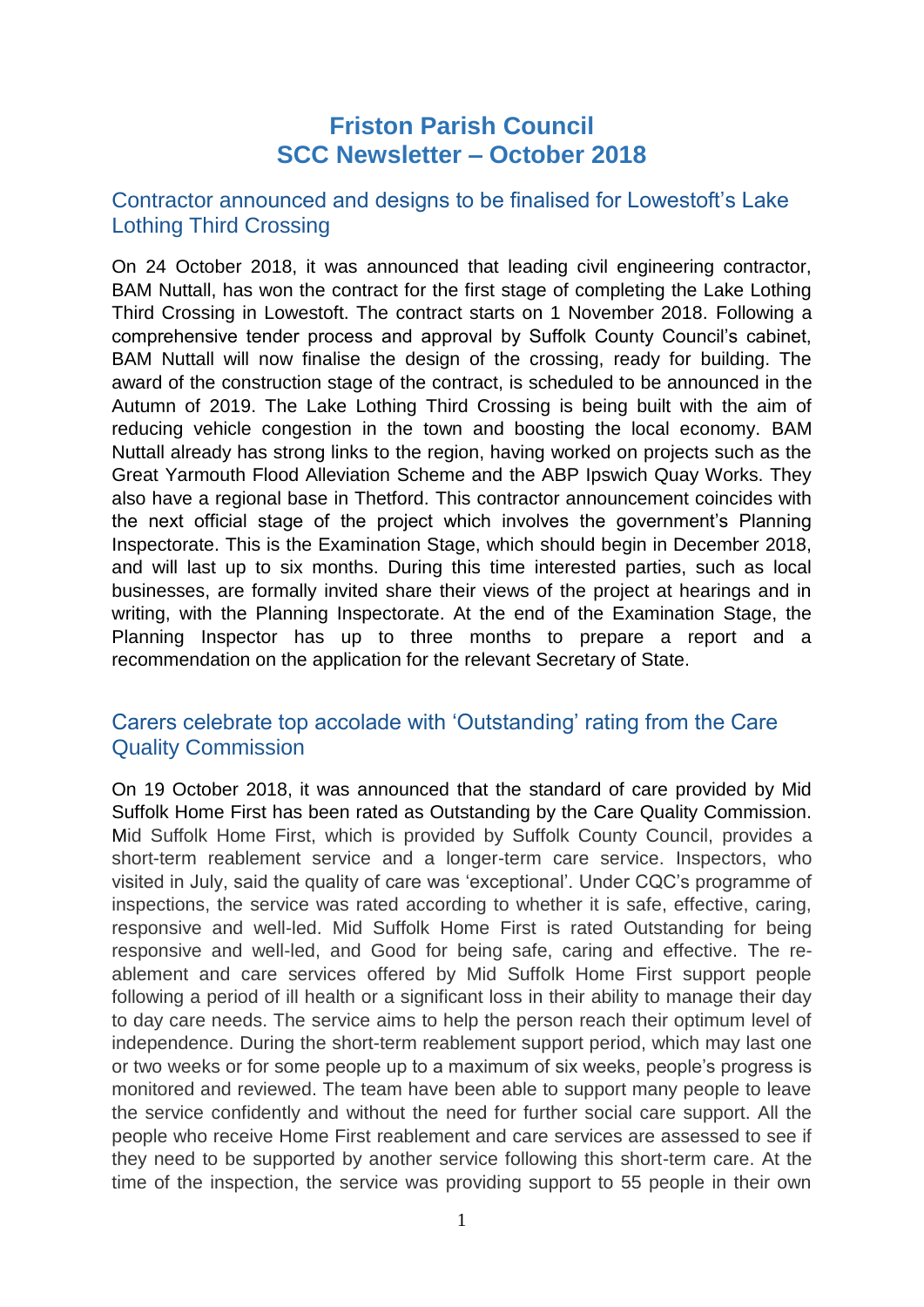homes including 12 people needing longer-term personal care. Andrea Sutcliffe, Chief Inspector of Adult Social Care, said: -

"The quality of care which our inspectors found here was exceptional and I am very pleased that we can celebrate the service's achievements. An outstanding service is the result of a tremendous amount of hard work and commitment. I would like to thank and congratulate everyone involved."

See the **[full version of the inspection](https://www.cqc.org.uk/location/1-145694727)** on the CQC website.

## **A call for family carers to share their views**

Suffolk County Council is calling for family carers to share their experiences of support by completing a survey by 22 November 2018. All answers will be used anonymously.

Sharing their experiences will help Suffolk County Council to:

- understand what currently works well for family carers
- identify any gaps in support for family carers in Suffolk

Carers can complete the survey online at: -

<https://www.smartsurvey.co.uk/s/FamilyCarers/>

Carers can contact Helen Robinson (9am to 4pm Monday to Friday) on **01473 260354** or **[family.carers@suffolk.gov.uk](mailto:family.carers@suffolk.gov.uk)** if they would like an alternative format of the survey, for example:

- easy read
- large print
- or an alternative language.

The survey has been created by a multi-agency group that includes:

- Family Carer representatives
- Suffolk County Council
- Clinical Commissioning Groups
- Health
- Suffolk Family Carers.

## **Budget consultation launches as Suffolk County Council looks to save £25 million in 2019/2020**

On 8 October 2018, Suffolk County Council launched its annual budget consultation. The consultation closes at **5pm on Friday 16th November 2018**. Resident are being asked to give their views on the services provided by the council as it faces the challenge of making savings of £25 million in 2019/2020. Like all local authorities, Suffolk County Council faces significant financial challenges in the delivery of essential frontline services to support the lives of the most vulnerable young people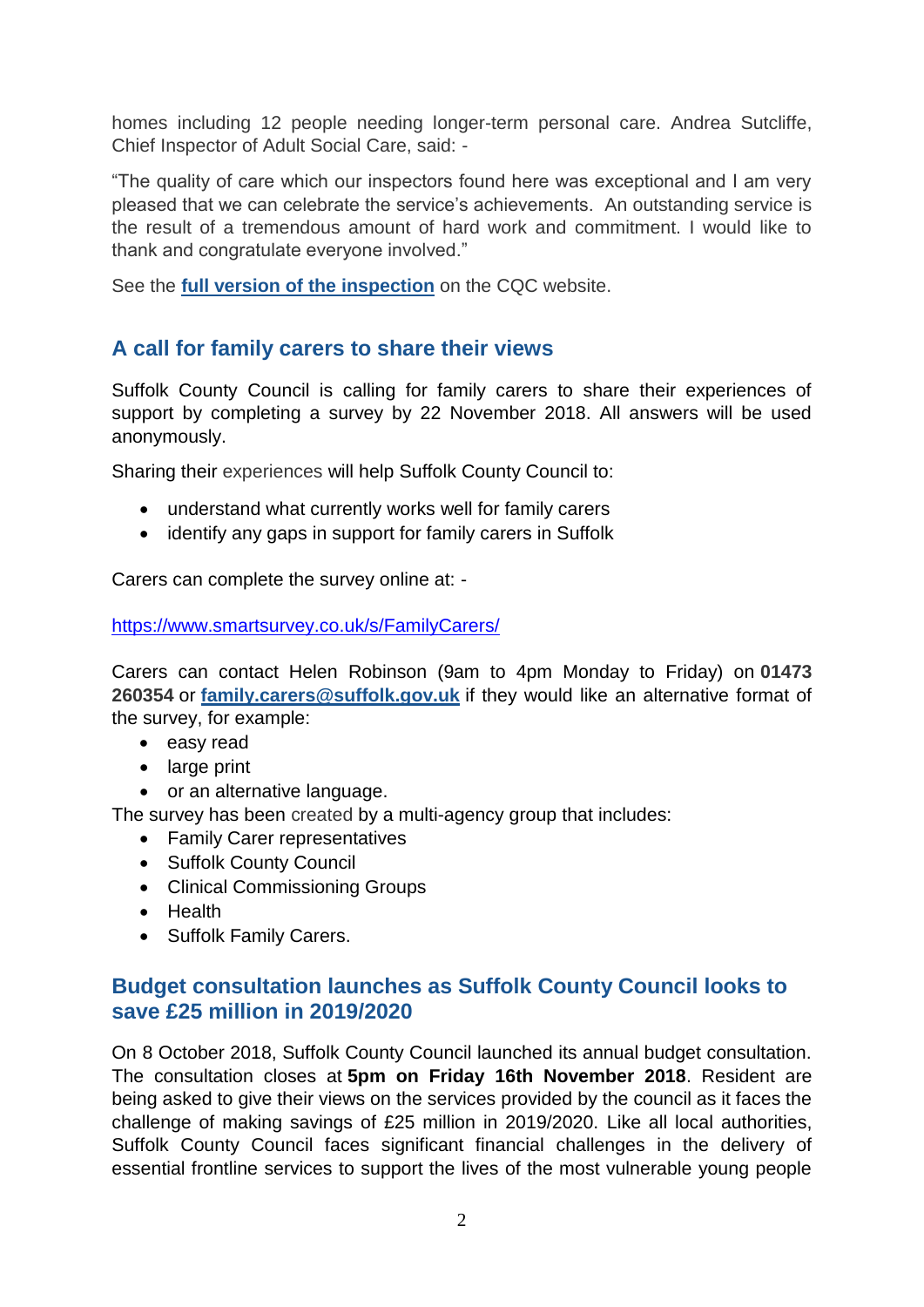and older residents across the county. As part of its careful financial planning and management in recent years, the council has saved £260million since 2011. It has also established innovative new ways to engage with communities and deliver services in the digital age, but there are still tough calls ahead. The council want to hear residents' views on which services are most important to them. A proposed budget will be presented at the Cabinet meeting on Tuesday 29 January 2019 and the final budget will be discussed at Full Council on Thursday 14 February 2019. Residents can visit **[www.suffolk.gov.uk/budget2019](https://www.suffolk.gov.uk/council-and-democracy/consultations-petitions-and-elections/consultations/a-tough-call-to-make-budget-20192020/)** to learn more about the budget setting process and to take part in the short survey to give their views. Details are also available on **[Suffolk County Council's Facebook page](https://www.facebook.com/pages/Suffolk-County-Council/158525844191005)** and on its Twitter account **[@suffolkcc](https://twitter.com/suffolkcc)**.

## **Phoenix Enterprise Park officially opens for business**

The site of the former Wessex Foods factory in Lowestoft has been brought back to life as a new business and enterprise park for local businesses to grow and flourish. Phoenix Enterprise Park celebrated its official opening on 5 October 2018. With a project budget of £6.5million, the site occupies two acres of land and comprises 17 business units of differing sizes. There are already six business units occupied with the remaining eleven units available for tenants right now. Businesses that move in before 31 March 2019 can apply for reduced business rates over the next three years. The units are being marketed by local agents Aldreds. The former factory site was purchased by Suffolk County Council in 2015 after remaining empty since 2010 when a fire destroyed the Wessex Foods plant. The purchase was funded with £2.5m from the New Anglia Local Enterprise Partnership through its Growth Deal with Government. In 2013, the site received its enterprise zone status from central government. This unlocked the opportunity to turn the redundant land into a location for business generation. This government status included the provision of ensuring the site had access to superfast broadband, reduced business rates and a simplified planning process to enable appropriate development in a timely fashion.

Leader of Suffolk County Council, Councillor Matthew Hicks, who holds the portfolio for economic development said:-

"Completion of this business and enterprise park demonstrates our commitment to regeneration in Lowestoft and supporting local companies that are looking for premises to help to start up or grow. We could not have delivered this project without the financial support from Waveney District Council and the New Anglia Local Enterprise Partnership. This project has been a real team effort."